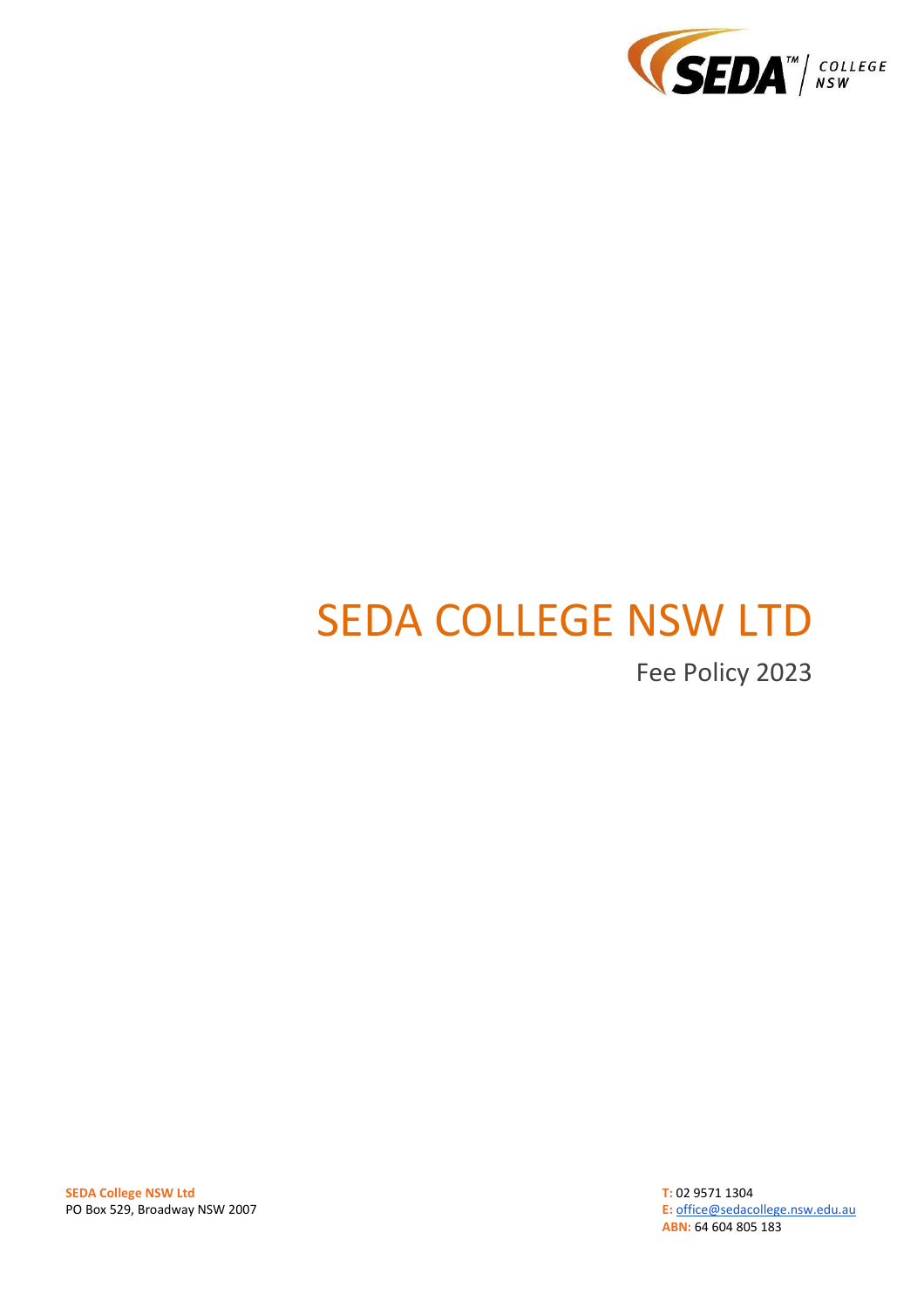

# **Table of Contents**

| 1.  |  |
|-----|--|
| 2.  |  |
| 2.1 |  |
| 2.2 |  |
| 3.  |  |
| 4.  |  |
| 4.1 |  |
| 4.2 |  |
| 4.3 |  |
| 4.4 |  |
| 4.5 |  |
| 4.6 |  |
| 5.  |  |
| 5.1 |  |
| 5.2 |  |
| 6.  |  |
| 7.  |  |
| 8.  |  |
| 9.  |  |
| 10. |  |
|     |  |
|     |  |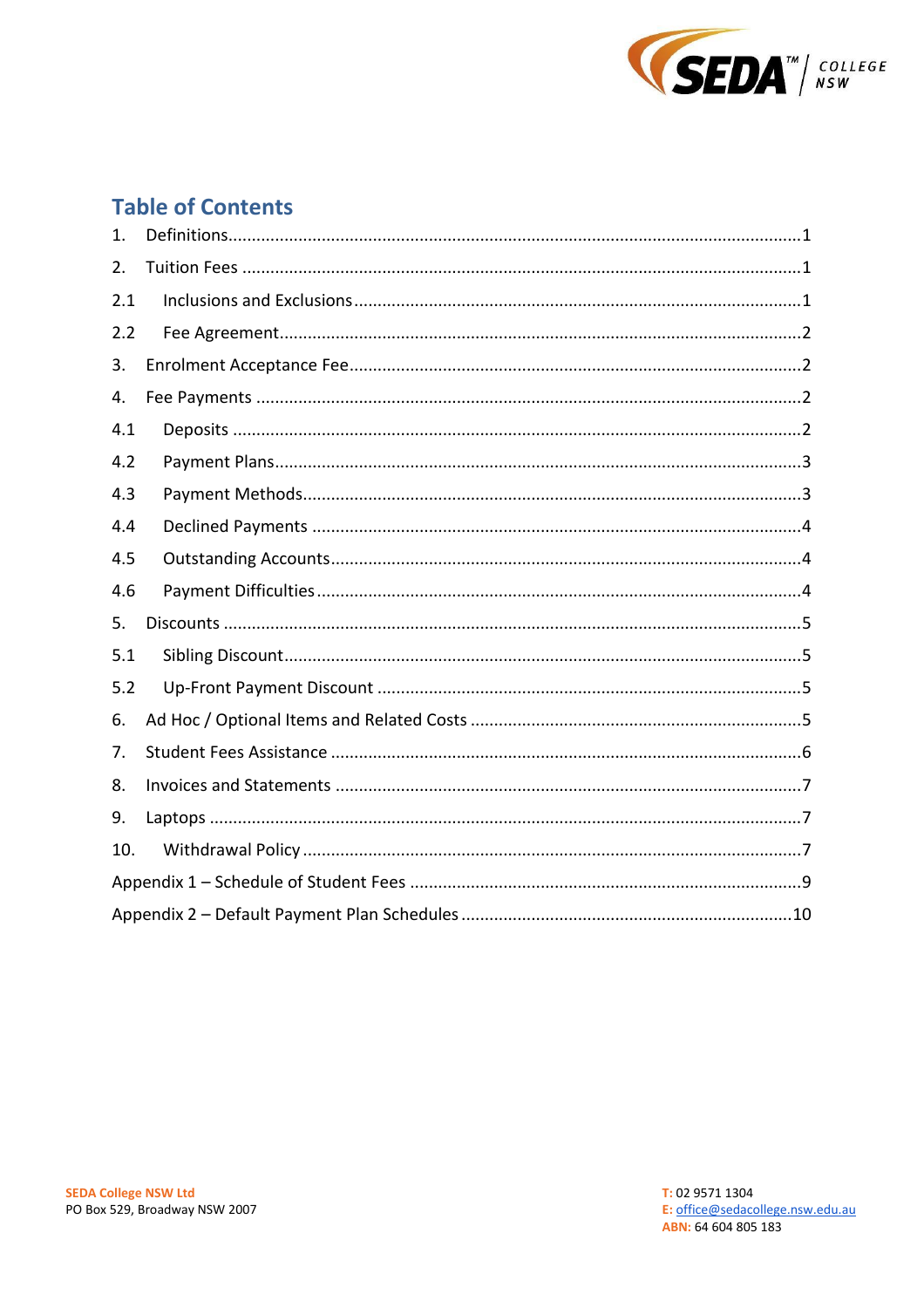

## **FEE POLICY**

## <span id="page-2-0"></span>1. Definitions

For the purposes of this policy, "Parents" is defined as:

- A natural or adoptive parent or parents of a student;
- The legal guardian or guardians of a student, or;
- Any other person / persons who has assumed responsibility for a student.

Parents assume responsibility for Student Fees and charges relating to a current, prospective or past student as indicated on the annual Fee Payment Authority.

## <span id="page-2-1"></span>2. Tuition Fees

SEDA College is an independent non-government school and must generate a component of private income to fully fund its costs. Student Fees and charges are a necessary source of revenue to supplement government grants received by the College.

A schedule of student fees can be found at Appendix 1 to this document.

Student fees are revised on an annual basis by the College Council and may be amended each year.

## <span id="page-2-2"></span>2.1 Inclusions and Exclusions

The Student Fees set out in Appendix 1 include:

- Tuition expenses
- Full uniform allocation in Year 11
- Laptop computer to keep on graduation
- All compulsory incursions/excursions
- Coaching qualifications
- First aid qualifications
- Vocational qualifications
- Compulsory sport and recreation activities (may include camp)
- Insurance, including coverage for work placement and school sporting activities
- Textbooks as required for English and Maths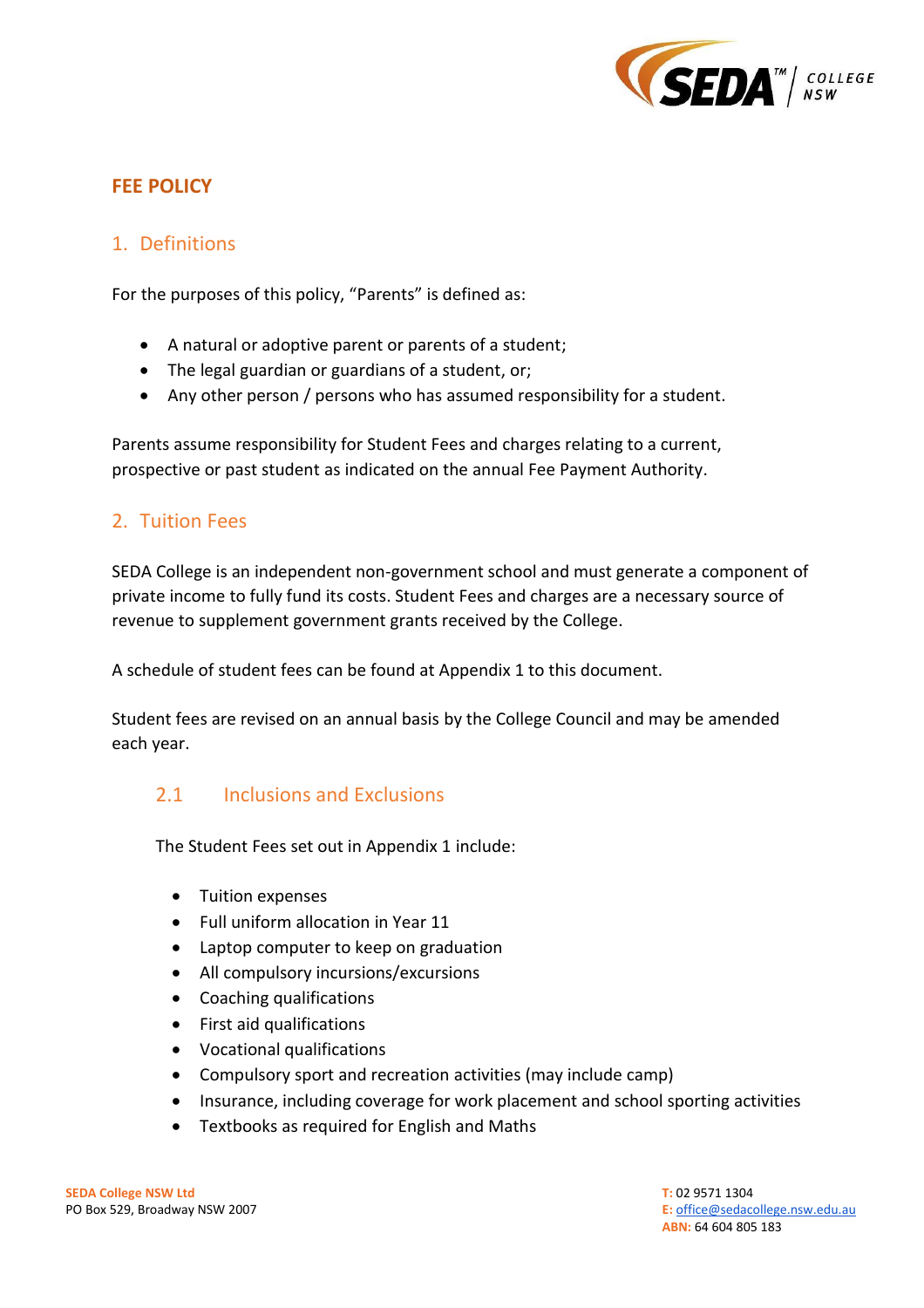

- Writing workbook in Year 11
- Graduation ceremony tickets for the student and two guests

## <span id="page-3-0"></span>2.2 Fee Agreement

Parents are required to complete an Admissions Form prior to a student's enrolment being finalised. The Admissions Form contains a Parents' formal agreement to pay their child's tuition.

The legal commitment to pay Student Fees rests jointly and severally with the Parents specifically named on the student's Admissions Form, unless the College has been notified in writing of other specific arrangements.

If the Parents arrange for a third party to pay the Student Fees it is the Parents' responsibility to ensure that payment occurs.

All fee queries and, if necessary, legal action will be directed to the Parents listed on the Admissions Form.

#### <span id="page-3-1"></span>3. Enrolment Acceptance Fee

A non-refundable offer acceptance fee of \$200 is payable when accepting an offer to study at SEDA College NSW.

Families experiencing financial hardship are invited to contact the Finance Team if payment of this fee will present difficulties.

## <span id="page-3-2"></span>4. Fee Payments

#### <span id="page-3-3"></span>4.1 Deposits

Enrolment Deposits are payable prior the start of the school year to confirm and secure the student's place for the following year. These deposits form part of the total Student Fees and are payable in two instalments: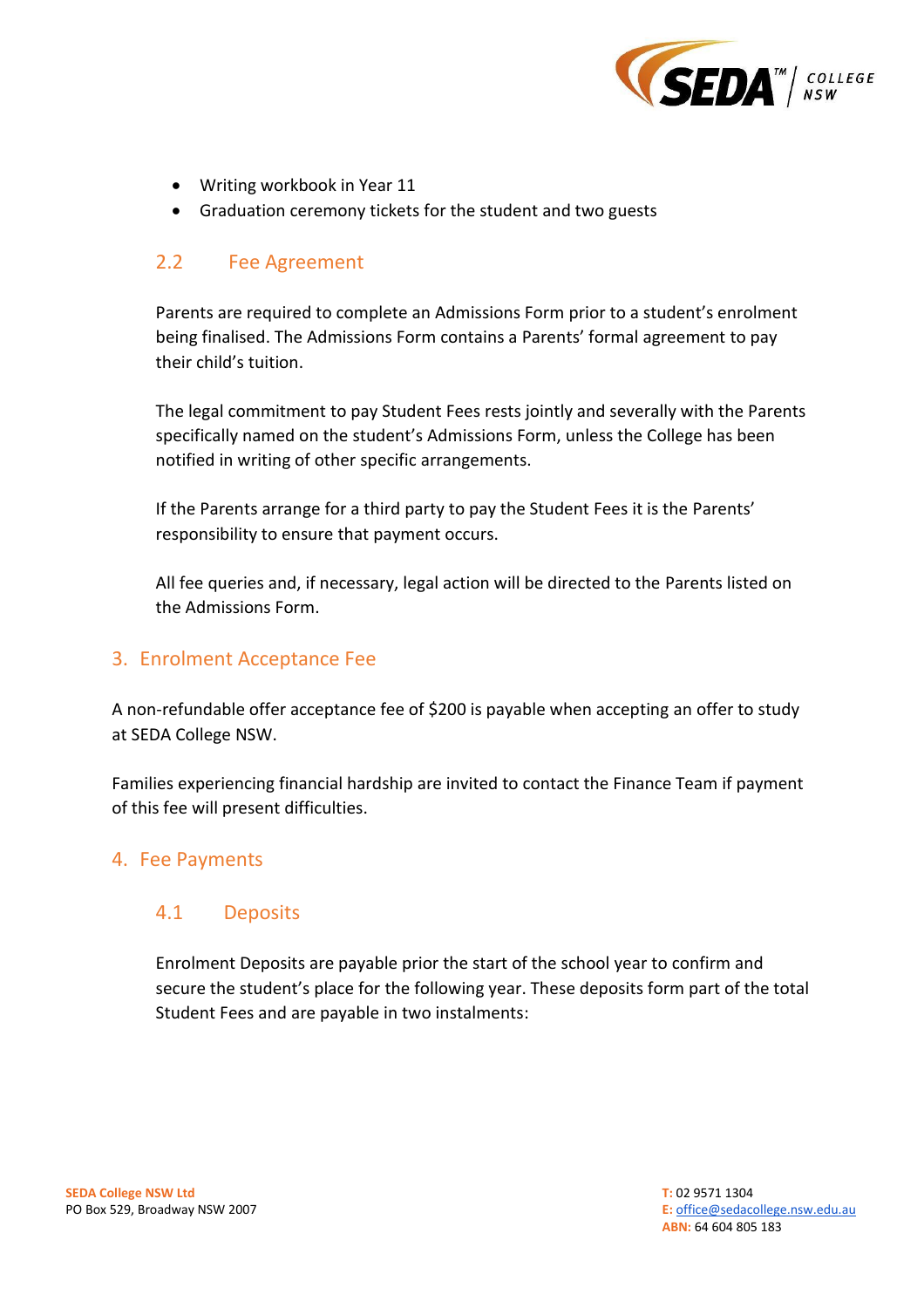

| Instalment 1   | Instalment 2    |
|----------------|-----------------|
| Due October 15 | Due November 15 |
| \$850          | \$850           |

**The first \$500 of Instalment 1 is non-refundable and non-transferable.** This nonrefundable amount contributes towards uniform, laptop and other costs incurred on the student's behalf when an enrolment is accepted prior to the start of the school year. **No exceptions are able to be made to this policy.**

Deposits for enrolments confirmed after 15 October will be payable in full within 14 days of the offer being accepted, or as otherwise agreed with the Finance Team.

## <span id="page-4-0"></span>4.2 Payment Plans

The balance of student fees is payable by one of the following methods:

- In full by 15 December (discount applies);
- By equal monthly payments, generally commencing in January;
- By equal fortnightly payments, generally commencing in January;
- By equal weekly payments, generally commencing in January.

Please see Appendix 1 for sample default payment plans.

All fee accounts must be paid in full by 30 September of each school year to ensure that the College is able to meet its financial obligations to both staff and external suppliers.

Any accounts not finalised by this date without prior agreement with the Finance Team may be sent to the College Debt Collector.

## <span id="page-4-1"></span>4.3 Payment Methods

#### **The College is unable to accept payment by direct deposit, bank transfer or BPAY. No exceptions are able to be made to this policy.**

Student fees may be paid by one of these three options:

• Direct debit to a credit card (Mastercard or Visa, surcharge applies), or;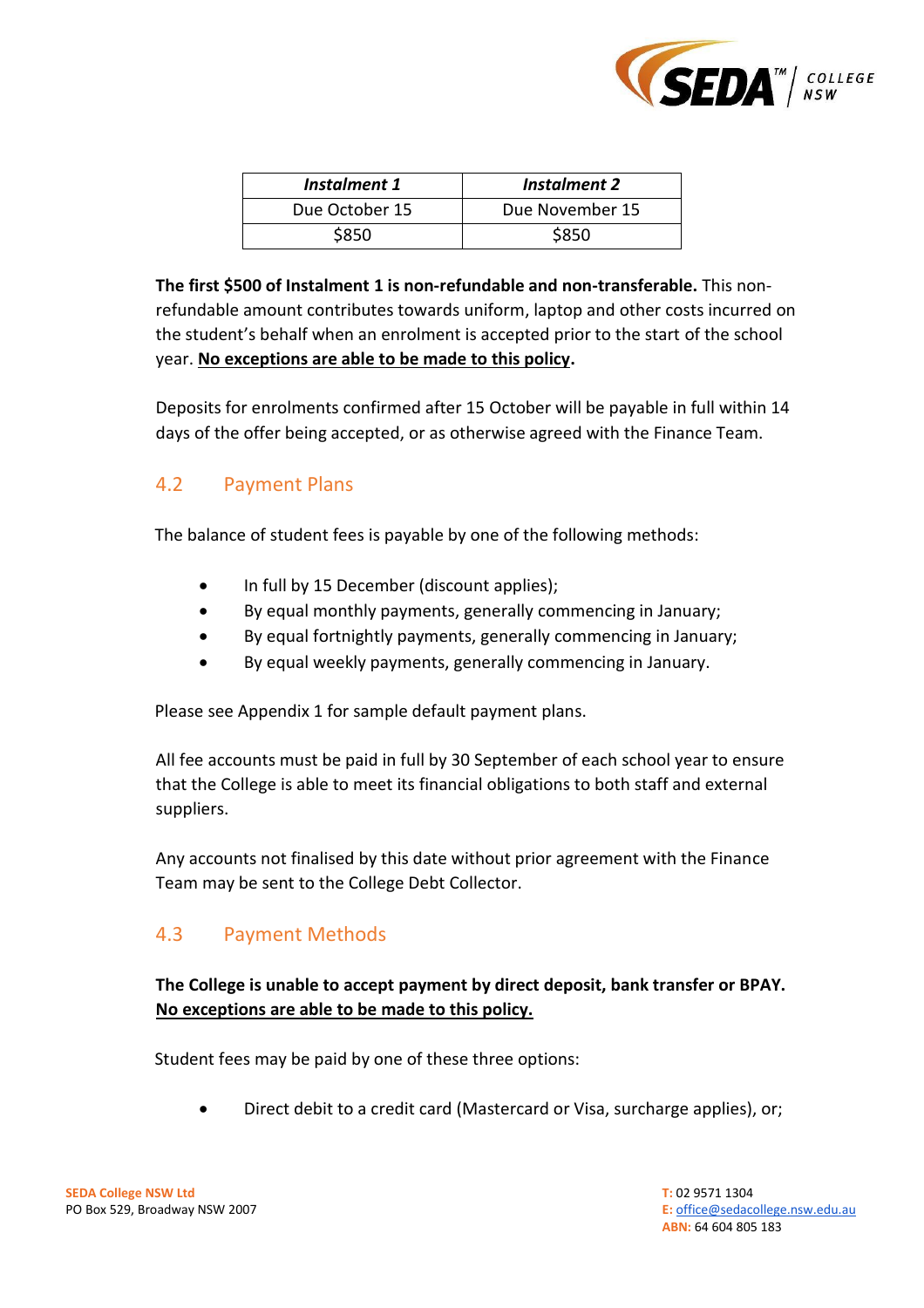

- Direct debit from a nominated bank account (no surcharge), or;
- Direct fortnightly payment to the College from Centrelink benefits.

A valid direct debit must be in effect at all times.

Parents who elect to pay their school fees up front must also provide a valid payment method for the College to keep on file in the case of ad hoc charges.

## <span id="page-5-0"></span>4.4 Declined Payments

The College incurs fees when payments are not honoured. In the event of repeated non-payment, the College reserves the right to pass these costs onto a Parent's fee account.

All unpaid fee accounts will be monitored and pursued by the College. Missed payments must be caught up by the Parents in a timely manner.

## <span id="page-5-1"></span>4.5 Outstanding Accounts

Accounts that remain unpaid once a student has exited the College will be forwarded to the College Debt Collector, unless an extended payment plan has been arranged with the Finance Team and payments are made as agreed.

Please note that if Student Fees are not paid in accordance with an agreed payment plan and other arrangements have not been made, the College reserves the right to:

- Withdraw the student from extra-curricular activities, and/or;
- Withdraw the student from graduation activities, and/or;
- Forward the debt to the College Debt Collector, and/or;
- Suspend and/or terminate the student's enrolment.

## <span id="page-5-2"></span>4.6 Payment Difficulties

The College understands that a family's financial circumstances can change during the course of a student's enrolment.

If your payment will be delayed or if you need to discuss alternative arrangements please contact the Finance Team as early as possible. There are a range of options to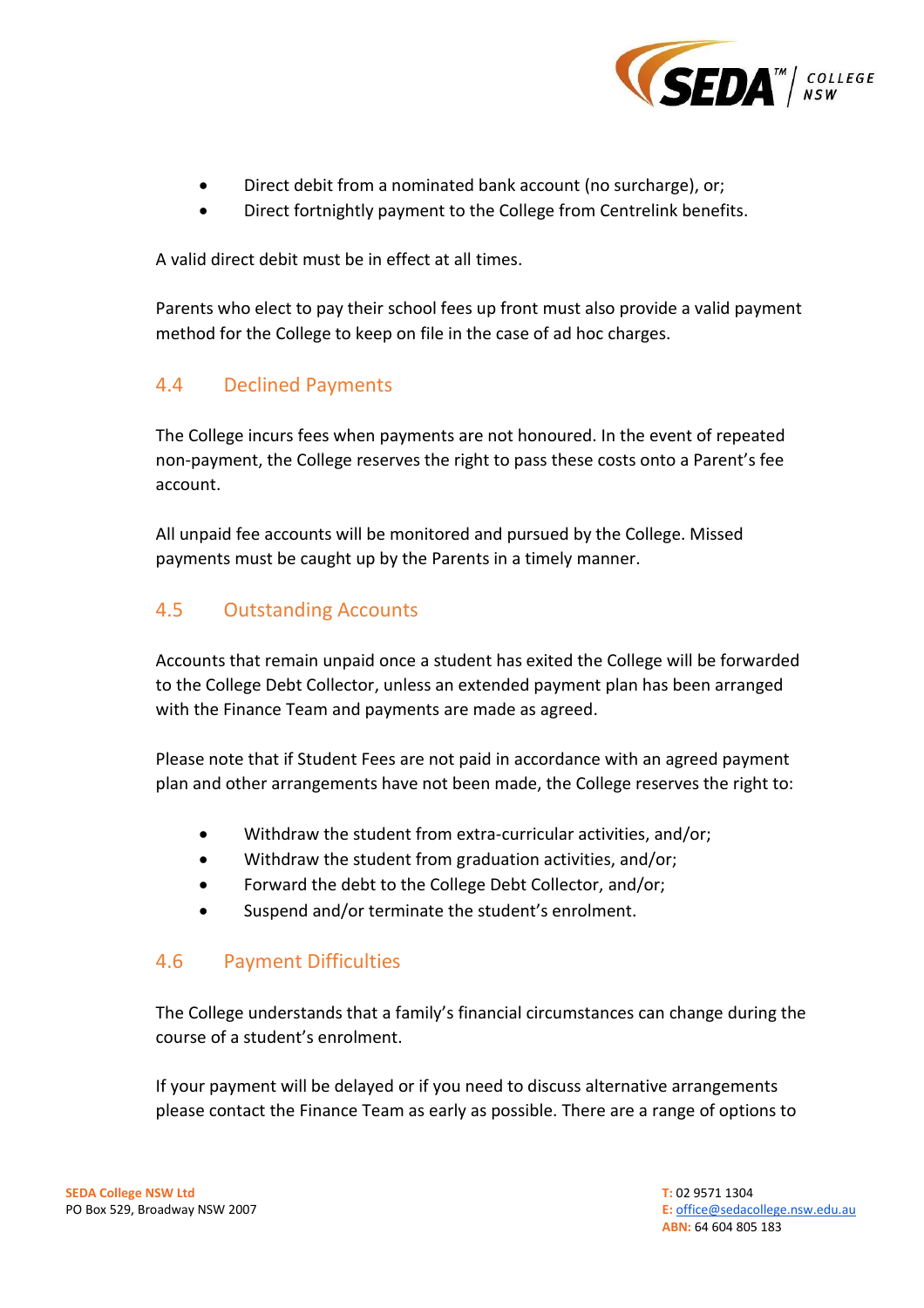

assist families experiencing hardship, but the Finance Team is unable to help unless Parents communicate their change in circumstances.

The Finance Team is happy to assist and all conversations regarding fees are confidential and discreet

## <span id="page-6-0"></span>5. Discounts

## <span id="page-6-1"></span>5.1 Sibling Discount

A 5% discount applies to the total Student Fees of the second and subsequent siblings who are enrolled at the College **at the same time**.

This discount does not apply to the first family member or to students in receipt of any other fee reduction, concession, discount or SEDA College scholarship.

Extended family members are not eligible for this discount (ie. cousins).

## <span id="page-6-2"></span>5.2 Up-Front Payment Discount

A discount is available for early payment of Student Fees.

Accounts paid in full by the 15 December prior to the commencement of the school year will receive a discount of 5% of the total tuition fees payable.

**This discount is not able to be extended to families who enrol and pay in full after 15 December.**

## <span id="page-6-3"></span>6. Ad Hoc / Optional Items and Related Costs

Occasionally, other charges may be payable in addition to Student Fees. These are for optional items that are not compulsory and have been requested by either the student or Parent.

Any ad hoc charges are payable within 7 days. Parents will be sent a payment request by email for all ad hoc costs and must arrange prompt payment via the link in the email.

Examples of ad hoc charges include, but are not limited to: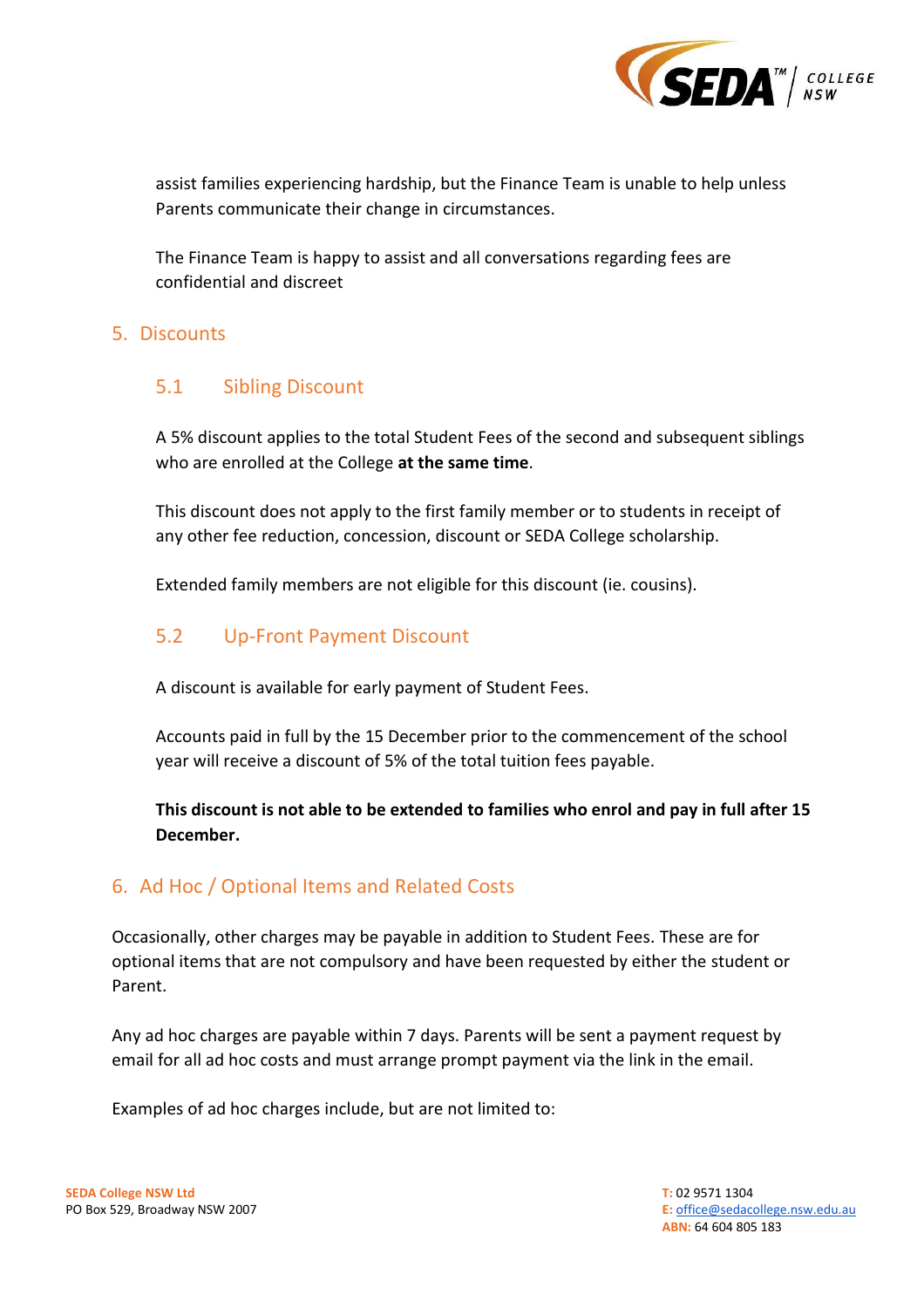

- Year 12 jerseys
- Additional EVET and other course enrolments not included in the curriculum
- Additional uniform items
- Optional local excursions
- Optional interstate excursions
- Extra Year 12 graduation tickets and Year 12 formal tickets

## <span id="page-7-0"></span>7. Student Fees Assistance

The College has a genuine desire to help families afford a quality education for their children and offers assistance to students who have a demonstrated financial need.

Fee Reductions are assessed and awarded on a needs-basis with the most disadvantaged students in a given year being given first preference.

To apply for a Fee Reduction, a family must submit the appropriate forms to the Finance Team. The application requires details of the family's structure and circumstances, as well as a declaration and substantiation of household income.

Parents applying for a Fee Reduction should email a copy of the completed Fee Reduction Application Form, and all other supporting documents requested to the Chief Operating Officer for confidential review at [finance@sedacollege.nsw.edu.au.](mailto:finance@sedacollege.nsw.edu.au)

It is important to note that:

- **Not all students will be able to access financial assistance.**
- Fee Reductions are valid only for the current school year.
- A new application must be submitted at the commencement of each school year.
- The award of a concession rate in one year does not guarantee the award of a concession in the second year at SEDA College.
- Fee Reductions are not backdated and must be applied for prior to the commencement of the school year.

Please ensure you submit your application early. As a not-for-profit, the College's fee reduction budget in a given year is limited and once the allocation is exhausted further discounts may not be available.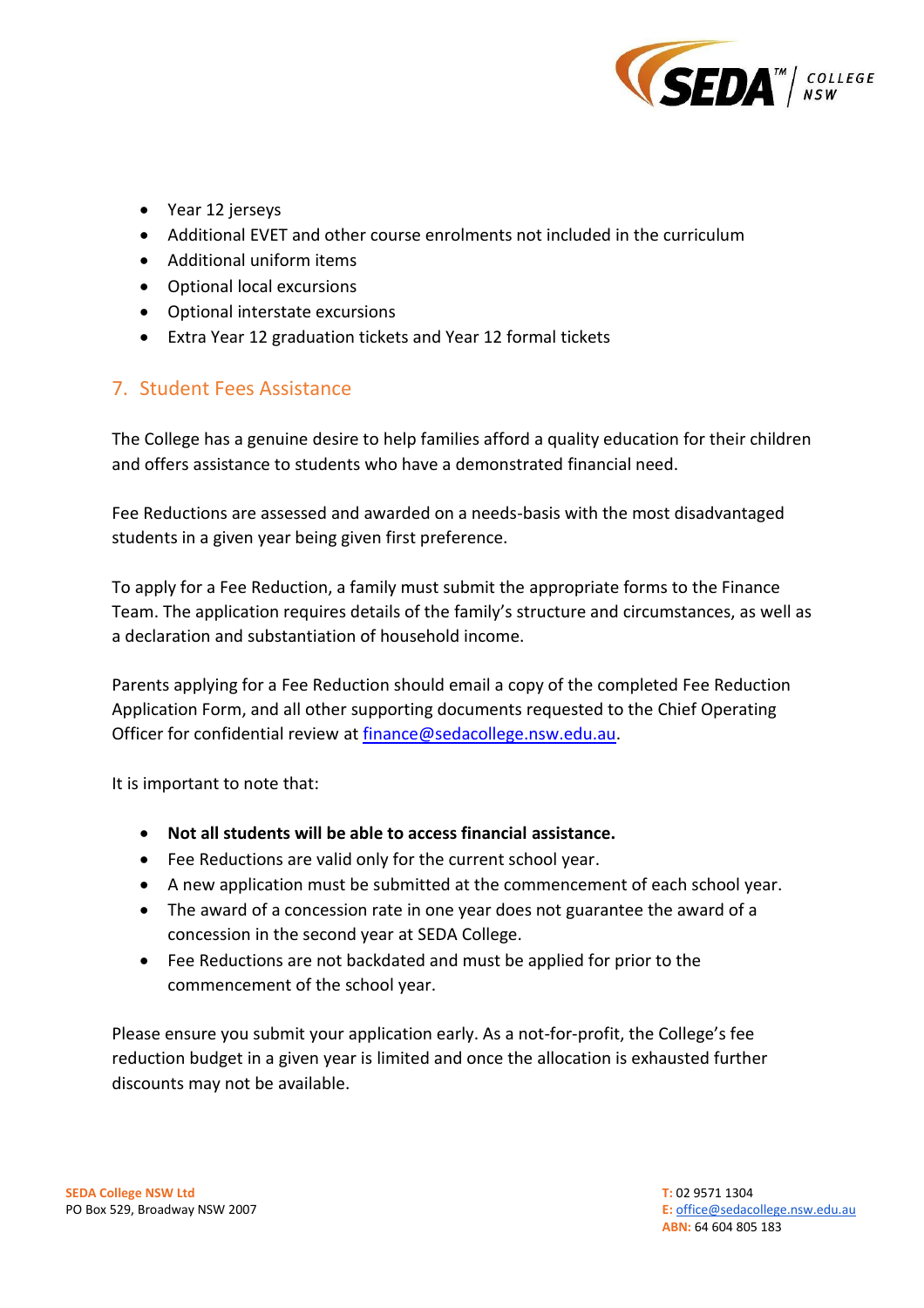

## <span id="page-8-0"></span>8. Invoices and Statements

Parents will be issued with invoices ("payment requests") by email prior to their due date.

Parents have a responsibility to check their fee statements regularly. Statements can be generated in the Sentral Parent Portal on ad hoc basis.

Any questions regarding invoices, payments or fee statements should be directed to [finance@sedacollege.nsw.edu.au.](mailto:finance@sedacollege.nsw.edu.au)

## <span id="page-8-1"></span>9. Laptops

Each student is issued with a SEDA College laptop at the commencement of their studies, which is theirs to keep upon graduation.

If a student withdraws from the College prior to the successful completion of Year 12, the laptop and charger must be returned to the College in good working order prior to the student's withdrawal being finalised.

Should a student withdraw from the College and not return College's laptop, a charge of \$500 will be added to the student's fee account which is payable with the student's final fee settlement. The cost of any missing accessories will be added to the student's fee account.

The cost of any non-warranty repairs or replacement accessories, such as chargers, incurred by the College during the course of a student's studies will be added to the student's fee account.

If a student's laptop sustains non-warranty damage beyond economical repair and a new laptop must be issued, the family is liable for the cost of the replacement. A fee of \$500 will be charged to the student's fee account.

## <span id="page-8-2"></span>10.Withdrawal Policy

This section covers when students are to be withdrawn from the College or if an enrolment is cancelled by the Parents.

After the commencement of the school year, Parents are required to provide **one term's notice in writing**. The written notice must be in the form of a signed Student Withdrawal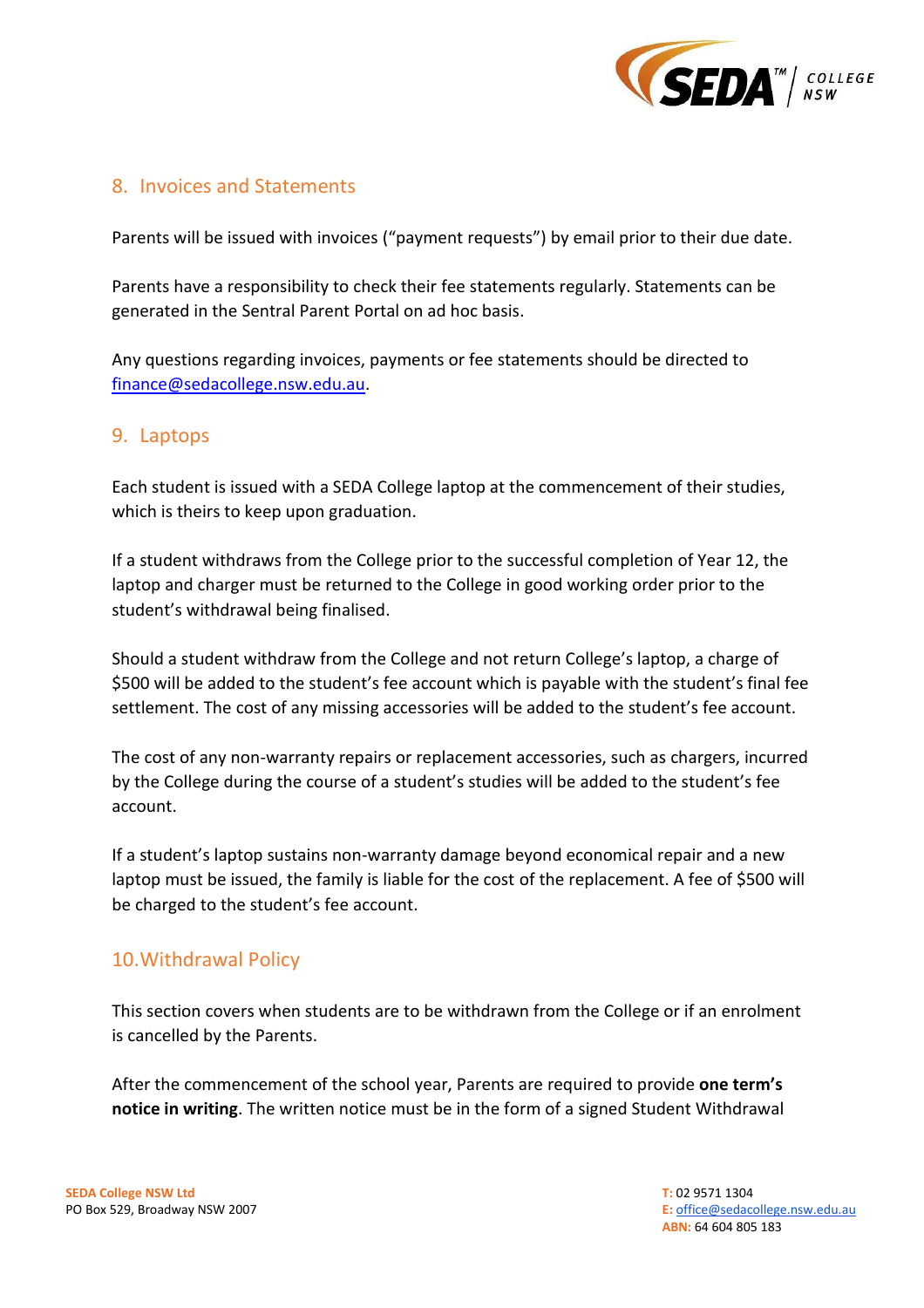

Form provided to the Principal. Verbal or email correspondence is not accepted as a formal notification of withdrawal.

The date of notification is considered to be the date the form is received by the College.

If one term's notice is not provided, in lieu of notice a penalty of one term's Student Fees (1/4 of 1 year's full fee) will be charged or forfeited. This amount is a genuine pre-estimate by the College of the loss that it would suffer if the required notice is not provided.

The student's laptop must also be returned on withdrawal or additional charges will apply.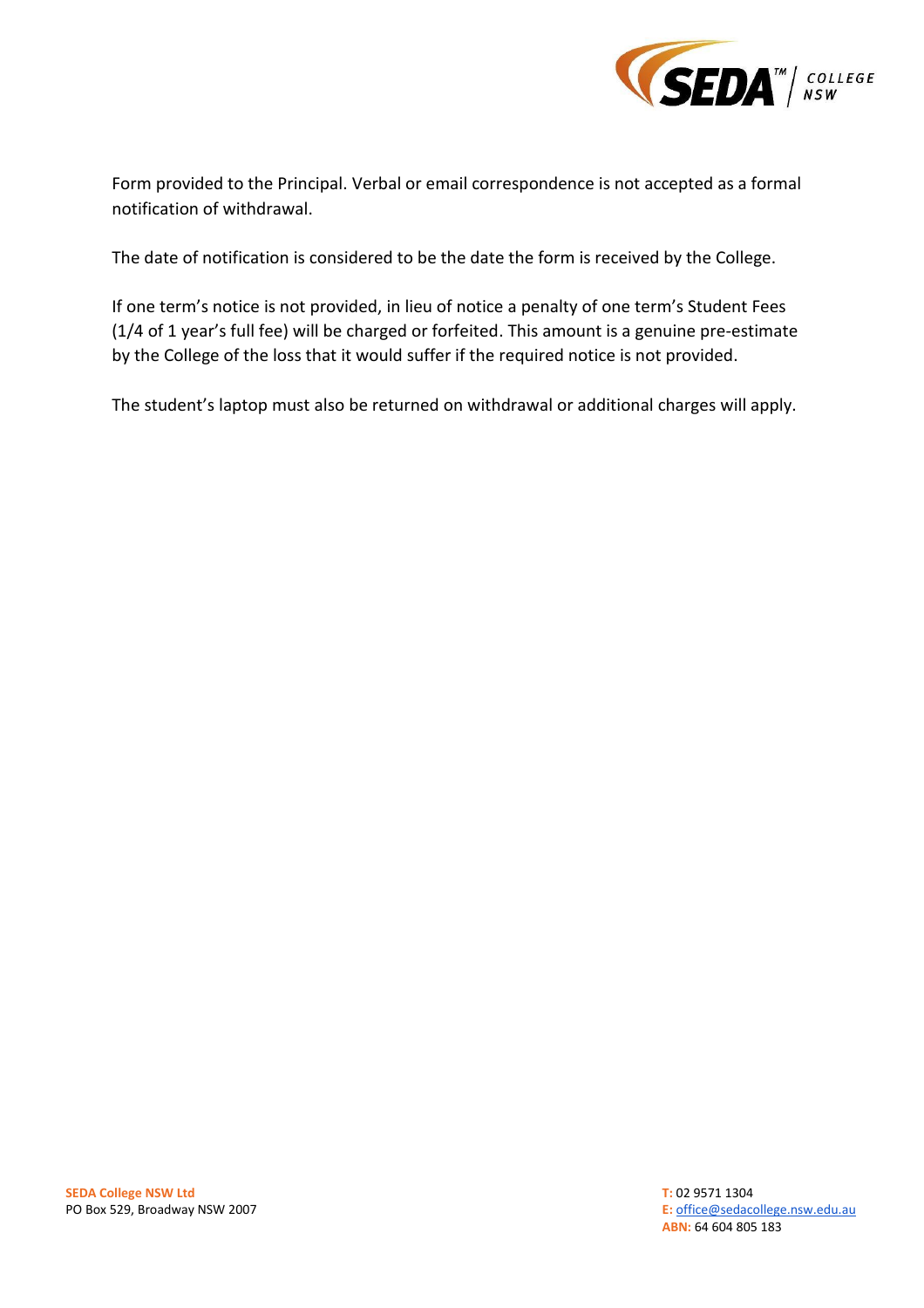

# <span id="page-10-0"></span>Appendix 1 – Schedule of Student Fees

Student fees are revised on an annual basis by the College Council and may be amended each year.

| <b>BY PAYMENT PLAN</b>               |                   |                                |  |  |
|--------------------------------------|-------------------|--------------------------------|--|--|
| <b>2023 FEE SCHEDULE</b>             |                   | <b>DUE DATE   TUITION FEES</b> |  |  |
| DEPOSIT - 1ST INSTALMENT             | 15 October 2022   | \$850                          |  |  |
| DEPOSIT - 2 <sup>ND</sup> INSTALMENT | 15 November 2022  | \$850                          |  |  |
| <b>Balance of Student Fees</b>       | 2023 Payment Plan | \$4,400                        |  |  |
| <b>Total Student Fees Payable</b>    |                   | \$6,100                        |  |  |

| <b>UP-FRONT PAYMENT INCL. 5% DISCOUNT</b>    |                  |                                |  |  |
|----------------------------------------------|------------------|--------------------------------|--|--|
| <b>2023 FEE SCHEDULE</b>                     |                  | <b>DUE DATE   TUITION FEES</b> |  |  |
| DEPOSIT - 1ST INSTALMENT                     | 15 October 2022  | \$850                          |  |  |
| DEPOSIT - 2ND INSTALMENT                     | 15 November 2022 | \$850                          |  |  |
| <b>Balance of Student Fees</b>               | 15 December 2022 | \$4,095                        |  |  |
| \$5,795<br><b>Total Student Fees Payable</b> |                  |                                |  |  |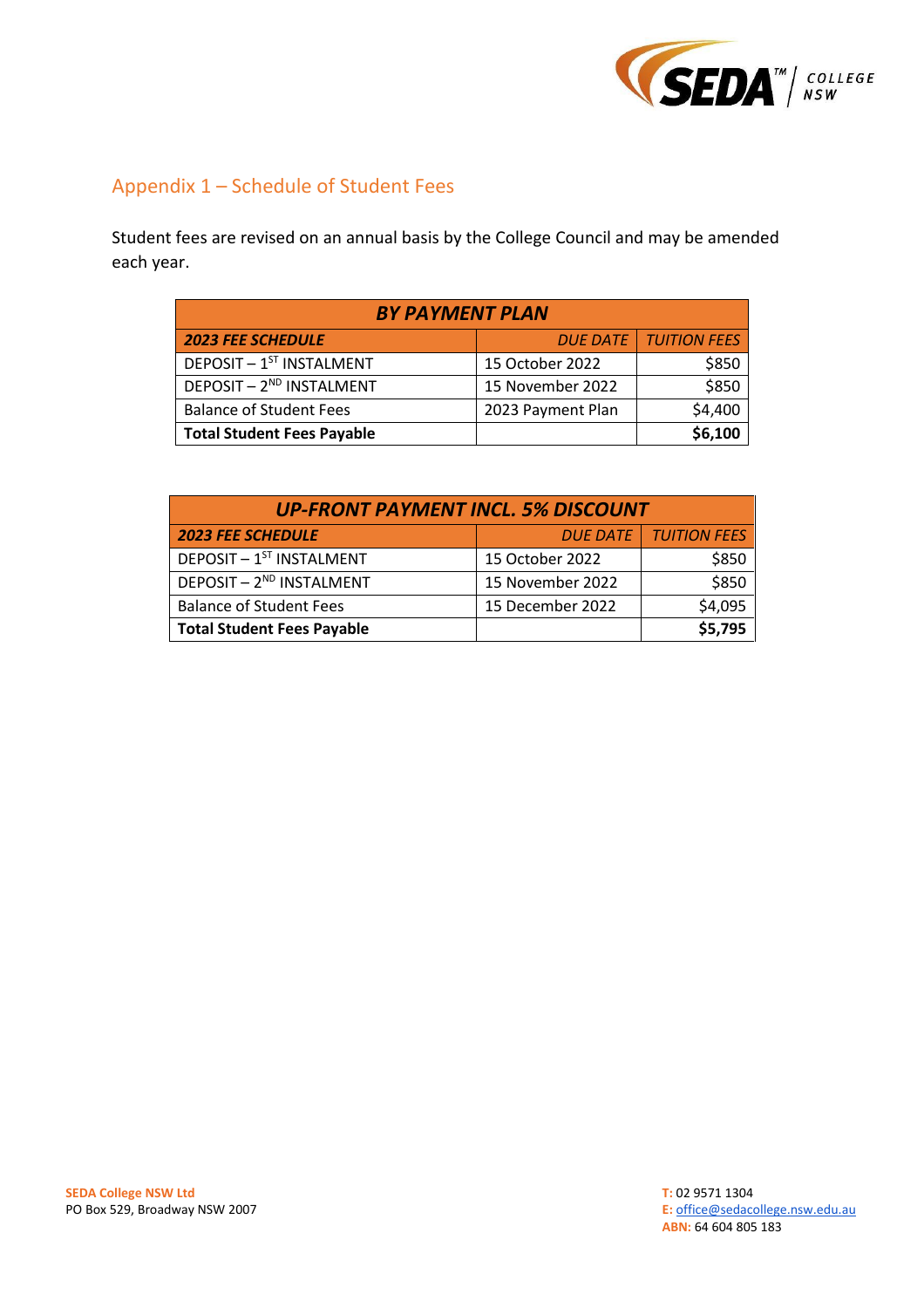

## <span id="page-11-0"></span>Appendix 2 – Typical Payment Plan Schedules

Payment plans are available on a monthly, fortnightly or weekly basis and commence on January 15<sup>th</sup> each year.

The tables below set out the default dates and default payment amounts.

| <b>Monthly</b>  | <b>PAYMENT</b> |
|-----------------|----------------|
| <b>Schedule</b> | <b>AMOUNT</b>  |
| 15/01/2023      | \$488.89       |
| 15/02/2023      | \$488.89       |
| 15/03/2023      | \$488.89       |
| 15/04/2023      | \$488.89       |
| 15/05/2023      | \$488.89       |
| 15/06/2023      | \$488.89       |
| 15/07/2023      | \$488.89       |
| 15/08/2023      | \$488.89       |
| 15/09/2023      | \$488.88       |
| Total:          | \$4,400.00     |

| <b>Fortnightly</b> | <b>PAYMENT</b> |
|--------------------|----------------|
| <b>Schedule</b>    | <b>AMOUNT</b>  |
| 13/01/2023         | \$231.58       |
| 27/01/2023         | \$231.58       |
| 10/02/2023         | \$231.58       |
| 24/02/2023         | \$231.58       |
| 10/03/2023         | \$231.58       |
| 24/03/2023         | \$231.58       |
| 7/04/2023          | \$231.58       |
| 21/04/2023         | \$231.58       |
| 5/05/2023          | \$231.58       |
| 19/05/2023         | \$231.58       |
| 2/06/2023          | \$231.58       |
| 16/06/2023         | \$231.58       |
| 30/06/2023         | \$231.58       |
| 14/07/2023         | \$231.58       |
| 28/07/2023         | \$231.58       |
| 11/08/2023         | \$231.58       |
| 25/08/2023         | \$231.58       |
| 8/09/2023          | \$231.58       |
| 22/09/2023         | \$231.56       |
| Total:             | \$4,400.00     |